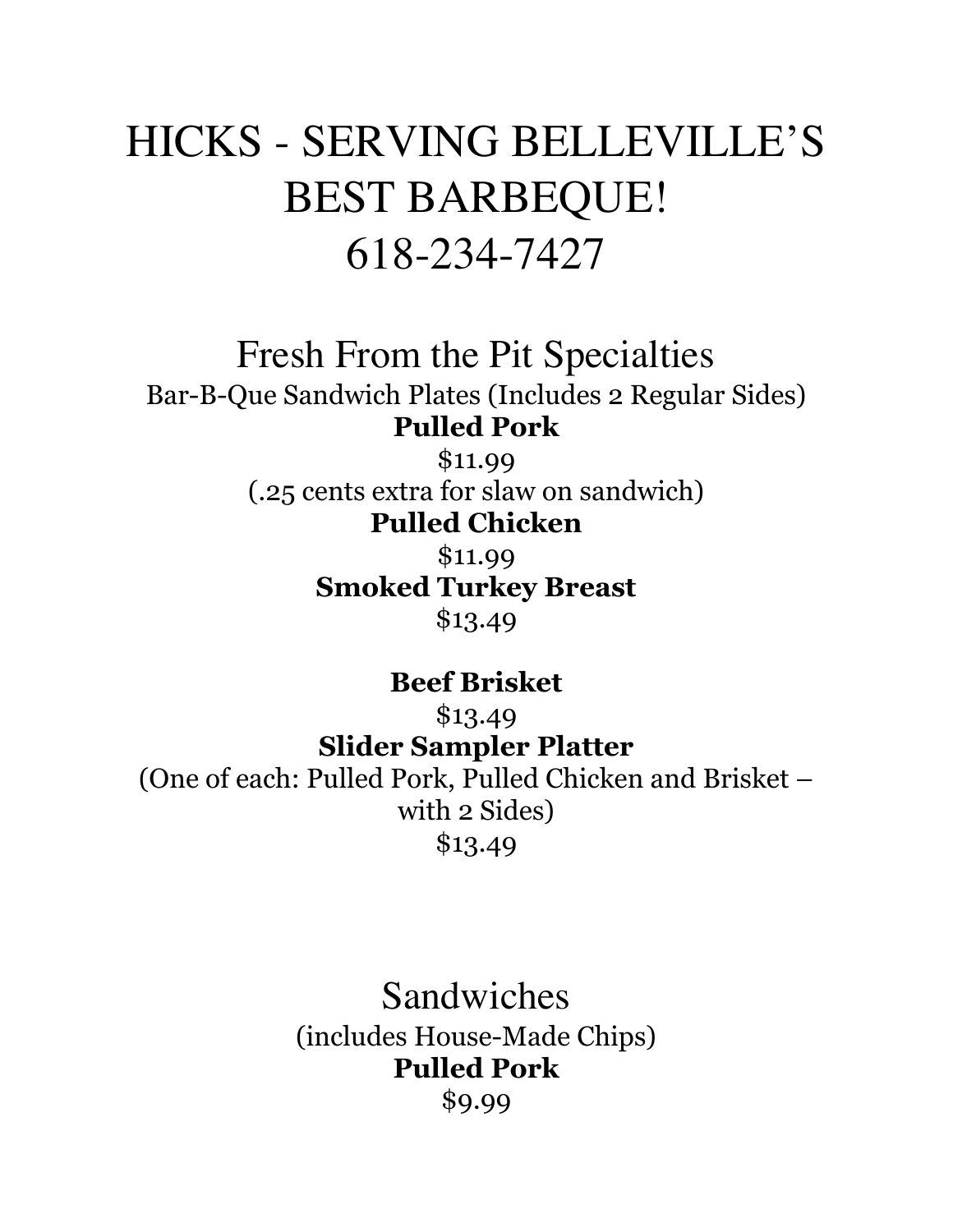**Pulled Chicken** \$9.99 **Smoked Turkey Breast** \$10.99 **Beef Brisket** \$10.49

Pork Steaks "A St. Louis Favorite" Slow-Smoked With Southern Illinois Apple Wood (20oz. Center Cut) **Pork Steak with 2 Side Items**

\$17.99 **Pork Steak Sandwich** \$15.99

## Bar-B-Que Nachos

Made with our Famous Pulled Pork or Chicken, Topped with Tomatoes, Green Onions, Jalapenos and Sour Cream \$9.99

### **Kids Meal**

\$5.99 **Horse Shoe** \$14.99 **Pony Shoe**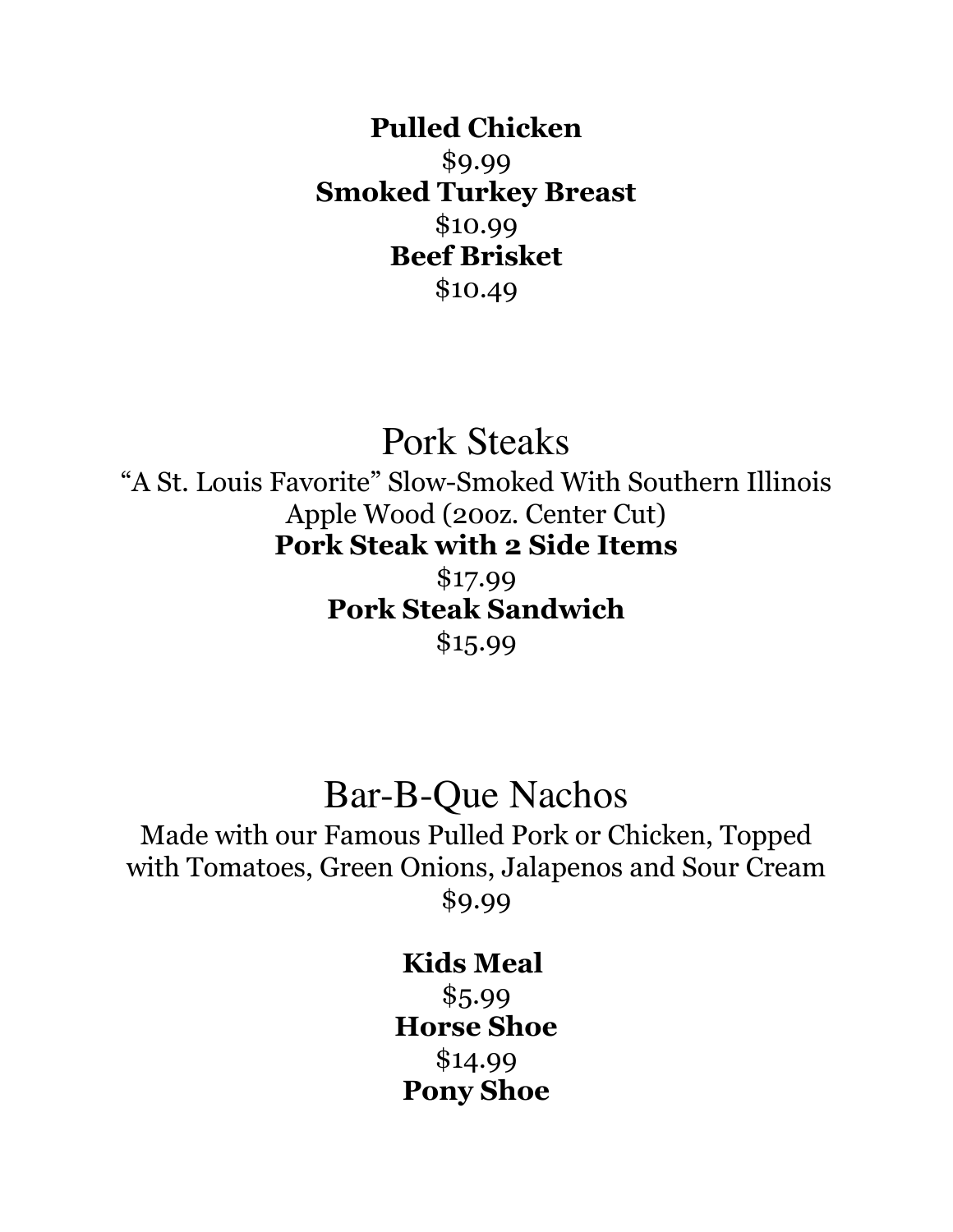### \$10.99 **Loaded Baked Potato** \$8.99

## Pick Two Combo

Any Two Meats: Baby Back Rib 1/4 Slab, Smoked Chicken, Pulled Pork, Turkey or Brisket (Served with Two Side Items) \$16.99

## Rib Dinners

Baby Back Pork Ribs Smoked with Apple Wood and Seasoned with Our Famous Rib Rub and Finished with a Light Glaze of Our Famous Hicks Sauce.

> Full Slab Dinner with Two Sides \$24.99 Half Slab Dinner with Two Sides \$18.99 Quarter Slab Dinner with Two Sides \$10.99

# Ribs

Full Slab \$23.99 Half Slab \$17.99 Quarter Slab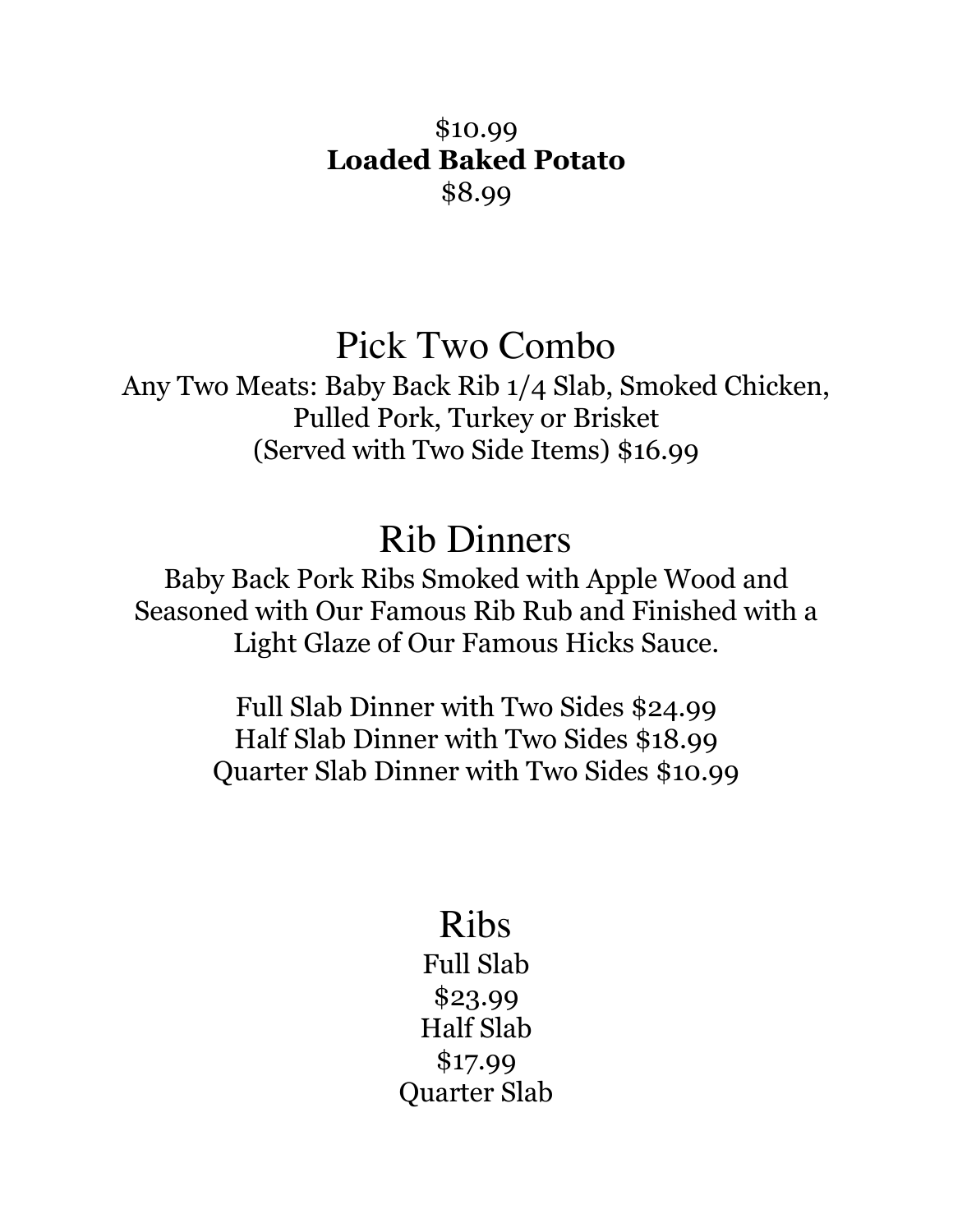#### \$9.99

## Wings Special (WEEKENDS ONLY!) **6 Wings 6 Wing Plate** (Plate includes two **Regular** Sides)

Carry-Out Family Specials

Each Special Comes with 2 One-Quart Sides and Hicks Bar-B-Que Sauce. **#1** – 1 Slab of Ribs, One Pound of Pulled Pork or Chicken, and 4 Buns (Feeds 4-6) \$49.99 **#2** – 2 Pounds of any Meat, 8 Buns (Feeds 4-6) \$45.99

> Smoked Meats By The Pound **(Carry-Out Only) Pulled Pork \$14.99 Pulled Chicken \$14.99 Turkey Breast \$15.99 Beef Brisket \$16.99 Sides By The Quart \$10.00**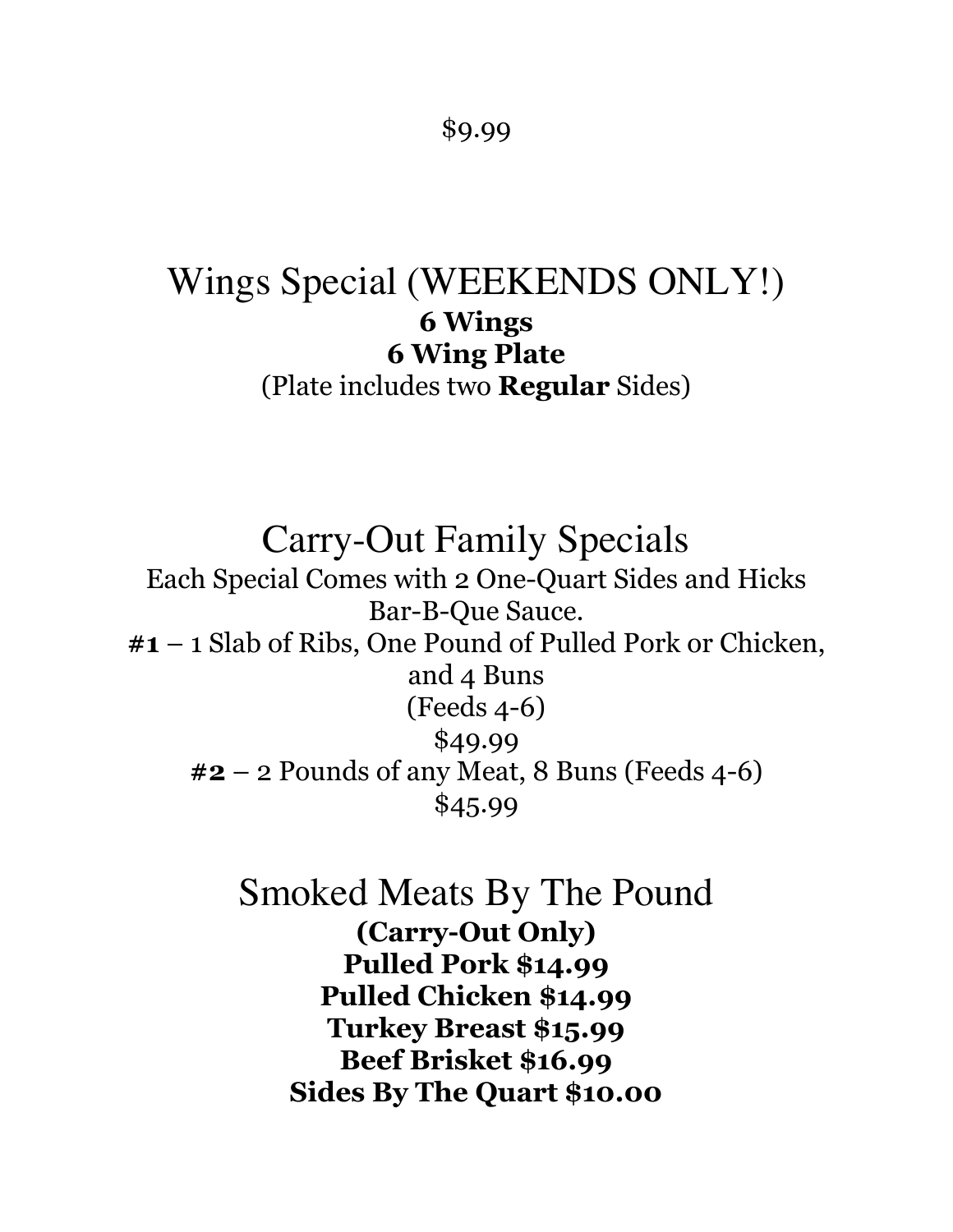(Slaw, Potato Salad, Baked Beans, Apple Sauce, Green Beans, Macaroni)

### Regular Sides **Bar-B-Que Baked Beans** \$2.75 **Potato Salad** \$2.75 **Sweet & Sour Slaw** \$2.75 **Apple Sauce** \$2.75 **Green Beans** \$2.75 **Corn** \$2.25 **Macaroni & Cheese with Bacon** \$3.49

#### **Home Made Seasoned Potato Chips**

(Deep Fried With Your Choice of Salted, Garlic or our Famous Bar-B-Que Rub) \$1.99

> \*Signature Fried Sides **French Fries** \$2.99 **Sweet Potato Fries** \$3.49 **Fried Green Beans** \$3.49 **Fried Okra** \$4.49 **Homemade Onion Straws** \$4.49 **Fried Pickles** \$4.49 **Corn on the Cob** \$2.99